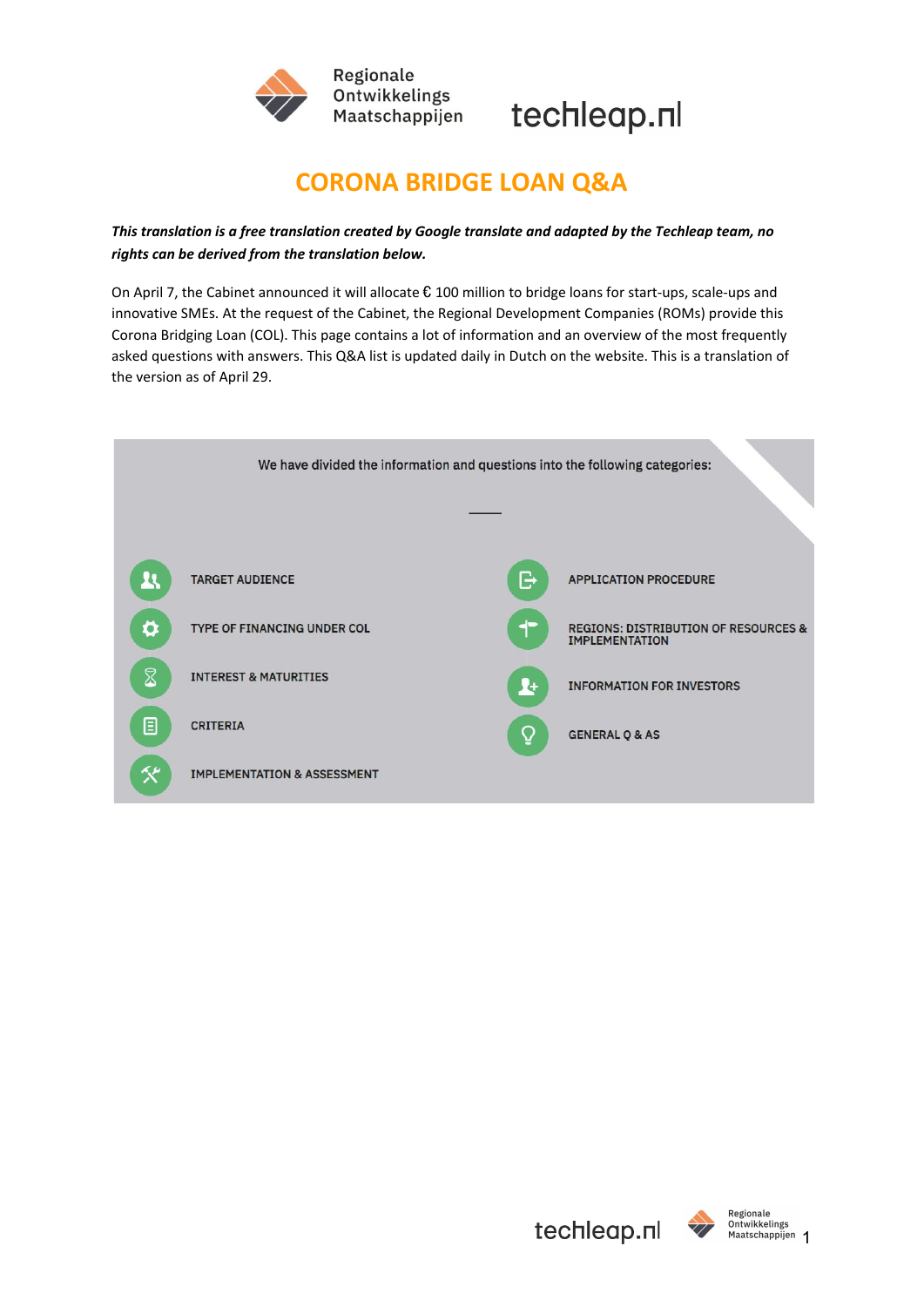

# **1. TARGET AUDIENCE**

The target group of the Corona Bridge Loan (COL) -facility is, as announced by the Cabinet, startups, scale-ups and innovative SMEs. These are companies that are predominantly financed with external equity.

In addition, under certain conditions, the COL facility is open to SMEs who have financed their growth in recent years with internal equity, such as retained earnings, and who do not have a financing relationship with a bank, with the exception of a limited bank current account relationship.

#### **> Q&A Target group**

#### **What is the definition of a startup?**

A startup is an unlisted company that maintains a maximum of five years of entrepreneurial activities at the time of application for the COL and that did not arise from a merger. Self-employed resp. new units from existing companies, provided that they are placed in a new legal entity that meets the aforementioned principle, are also regarded as start-ups. In most cases, a startup has a WBSO statement.

#### **What is the definition of a scale-up?**

Scale-up is a company with 10 - 250 employees, where employment or turnover has increased by at least 60% in the past five years or (based on the business plan submitted to ROMs for assessment) an increase in the next five years, an increase in employment and / or turnover of at least 60% expected.

#### **What is meant by innovative SMEs?**

An innovative SME is a company with 1 - 250 employees who develop product, process and / or market innovations in the context of industrial research or experimental development or a combination of both, with the aim of realizing financial and social returns. As a rule, this can best be demonstrated by submitting a so-called WBSO statement.

#### **What is the definition you use for SME?**

According to the European definition, SMEs (SMEs in Brussels terms) are companies that employ fewer than 250 people (FTEs) and whose annual turnover does not exceed  $\epsilon$  50 million and / or total annual balance sheet of € 43 million.

#### My company is active in retail, catering, small business services or I am an independent entrepreneur. Am I **also eligible for a COL?**

You belong to the regular patronage of a bank or the target group of Qredits. We would like to refer you to them via [www.qredits.nl](http://www.qredits.nl/) .

#### **I am looking for bridging financing of less than** €**50.000**

Qredits is probably the party that can best help you. We would like to refer you to them via [www.qredits.nl](http://www.qredits.nl/).

#### **I am a Fintech startup. Am I eligible for bridge financing?**

This depends. If you qualify as a financial institution subject to financial supervision law then you are not eligible. In other cases, yes.

#### **I have a startup, but we will only be breaking even in 3 years. Am I eligible?**

There must be confidence that after a bridging loan via the COL, there is the prospect of a financing round, break-even situation or sufficient 'fat on the bones' to proceed in a healthy way with the company without additional support and have the ability to repay the bridging loan within the given period.

#### As an SME I have no investors and have had a bank credit relationship for years, but the bank now does not **want to provide me with additional credit. Am I also eligible for COL?**





Ontwikkelings Maatschappijen 2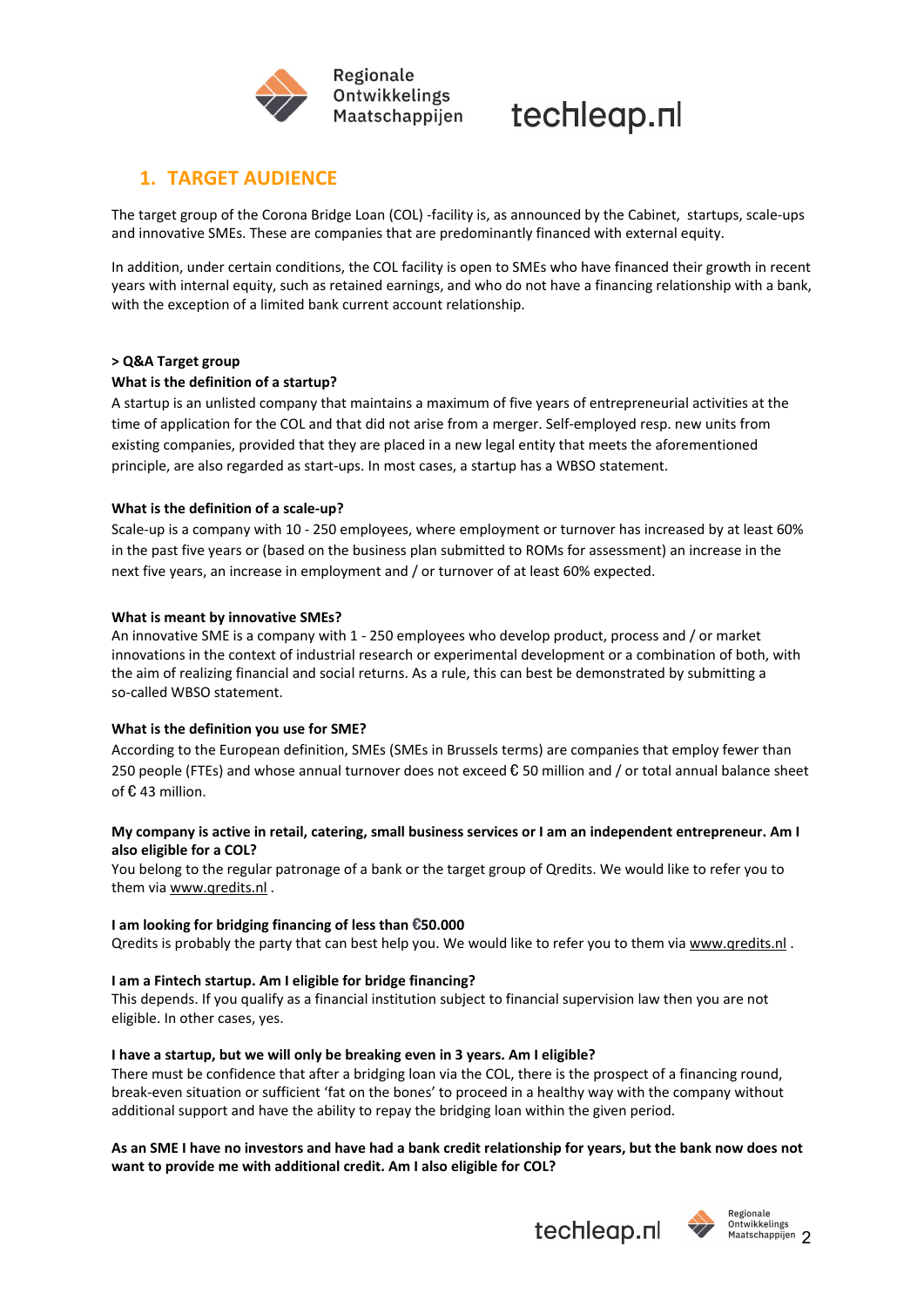



If you are a startup, scale-up or innovative SME-company you are eligible to apply. If you are a regular SME company that we understand this is a very unpleasant situation for you. It is currently easier for banks to provide loans under a state guarantee. If your bank nevertheless does not provide you with bridge financing or additional credit, we will not be able to help you either.

### **My company has grown in recent years without investors and without bank credit, but due to the Coronavirus, I now urgently need bridge financing. Am I eligible for a COL?**

Yes, under a number of conditions we would like to see if we can help you. We ask you to first contact the bank where you have a business account. Perhaps the bank can help you further with, for example, a BMKB or GO loan. If that is not the case, you can submit an application to us. In this case, the minimum amount of a COL has to be € 250,000 and we expect you or other financiers to take care of 25% of the required amount.

Obviously, you must meet all other criteria and we will assess your company's future prospects and whether you will be able to repay this bridge loan.

#### **How do you deal with foreign entities or foreign activities?**

This will require a case-by-case assessment, but the main points can be said about this:

If you are a 100% subsidiary of a foreign parent company, it will be examined whether the group you fall under meets the European definition of an SME and whether substantial economic activities take place in the Netherlands.

If you fall under a foreign holding company, but a substantial part of your activities take place in the Netherlands, you could in principle qualify.

You are an innovative company based in the Netherlands, but your activities mainly take place abroad. In itself it makes sense that as a fast-growing innovative company you book a lot of turnover abroad. We will also examine here whether there are substantial economic activities in the Netherlands.

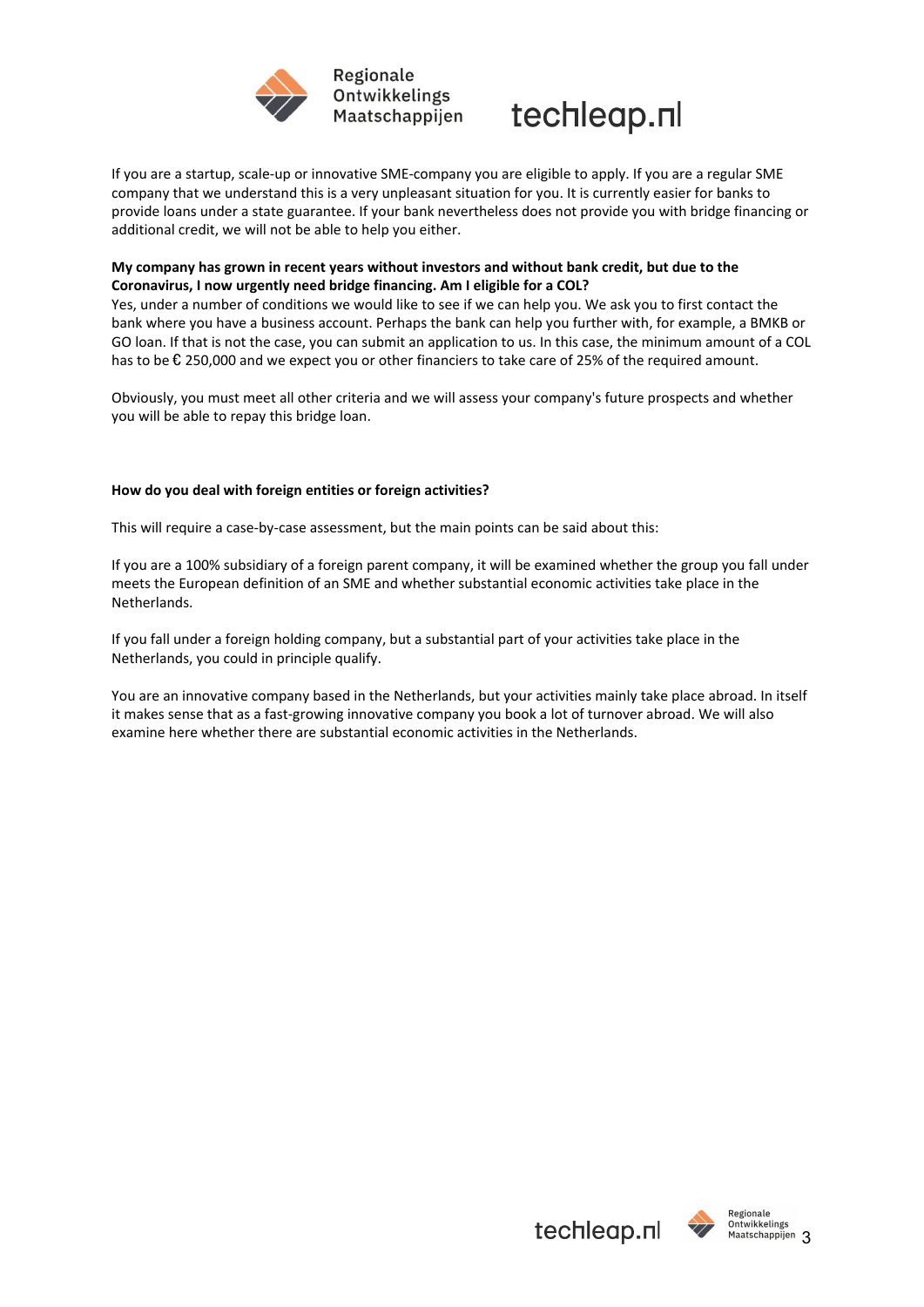



# **2. TYPE OF FINANCING UNDER COL**

The starting point is that the loan is an emergency instrument, which can provide a temporary bridge to "break-even" or a follow-up round.

Depending on the size of the funding request, the following distinction are made:

- *You are looking for financing between* € *50,000 and* € *250,000.* If you meet the criteria and a positive decision is made about your application, you will be eligible for a bridge loan at a 3% interest rate.
- *You are looking for financing between* € *250,000 and* € *500,000.* If you meet the criteria and a positive decision is given about your application, you are eligible for a bridge loan at 3% interest. However, 25% of the total required amount will have to be provided on equal terms by, for example, your existing shareholders.
- *You are looking for financing between* € *500,000 and* € *2 million.* If you meet the criteria and a positive decision is made regarding your application, you are eligible for a bridge loan at 3% interest plus a premium of 2% per year. However, it is requested that 25% of the required amount will be raised by, for example, your existing shareholders. The loan is structured in such a way that the COL is repaid and the co-financiers are given the right to convert the loan at a subsequent financing round.

#### **You are looking for financing between** € **2 million and** € **5 million**

Invest-NL offers financing for larger tickets between € 2 and € 5 million together with professional investors and / or regional development companies via the Temporary Bridge Credit Program for innovative Start and Scaleups (Tijdelijk Overbruggingskrediet Programma innovatieve Start- en Scaleups - TOPSS). In principle, Invest-NL finances max. 50% of the financing round. Financing is provided as a convertible loan. Invest-NL uses an accelerated investment process of 3-5 weeks specifically for applications under TOPSS. Propositions with social impact are given priority (FTE, CO2, R&D).

## **> Q&A Type of financing under COL**

#### **What about securities if I receive a COL?**

We are willing to subordinate the Corona Transfer Loans to existing bank financing as long as this does not conflict with the requirements and character of the COL in order to avoid discussions with your bank as much as possible. As an entrepreneur you make every effort to establish financial guarantees for the COL. These guarantees should then be as high as possible, in order to ensure compliance with the obligation you enter into as an entrepreneur upon receiving a COL.

#### **Regarding securities, is there a private guarantor situation for entrepreneurs?** No

#### **How does the structure of a bridge loan above** € **500,000 look like?**

- For bridging loans between € 500,000 and € 2 million, the conditions are slightly different than for loans under € 500,000.
- The interest rate is 3% per year plus a premium of 2% per year.
- Interest and premium are added to the provided principal amount.
- Pay-off takes place after 3 years or at the time of conversion by the co-financiers.





Regionale Ontwikkelings Maatschappijen 4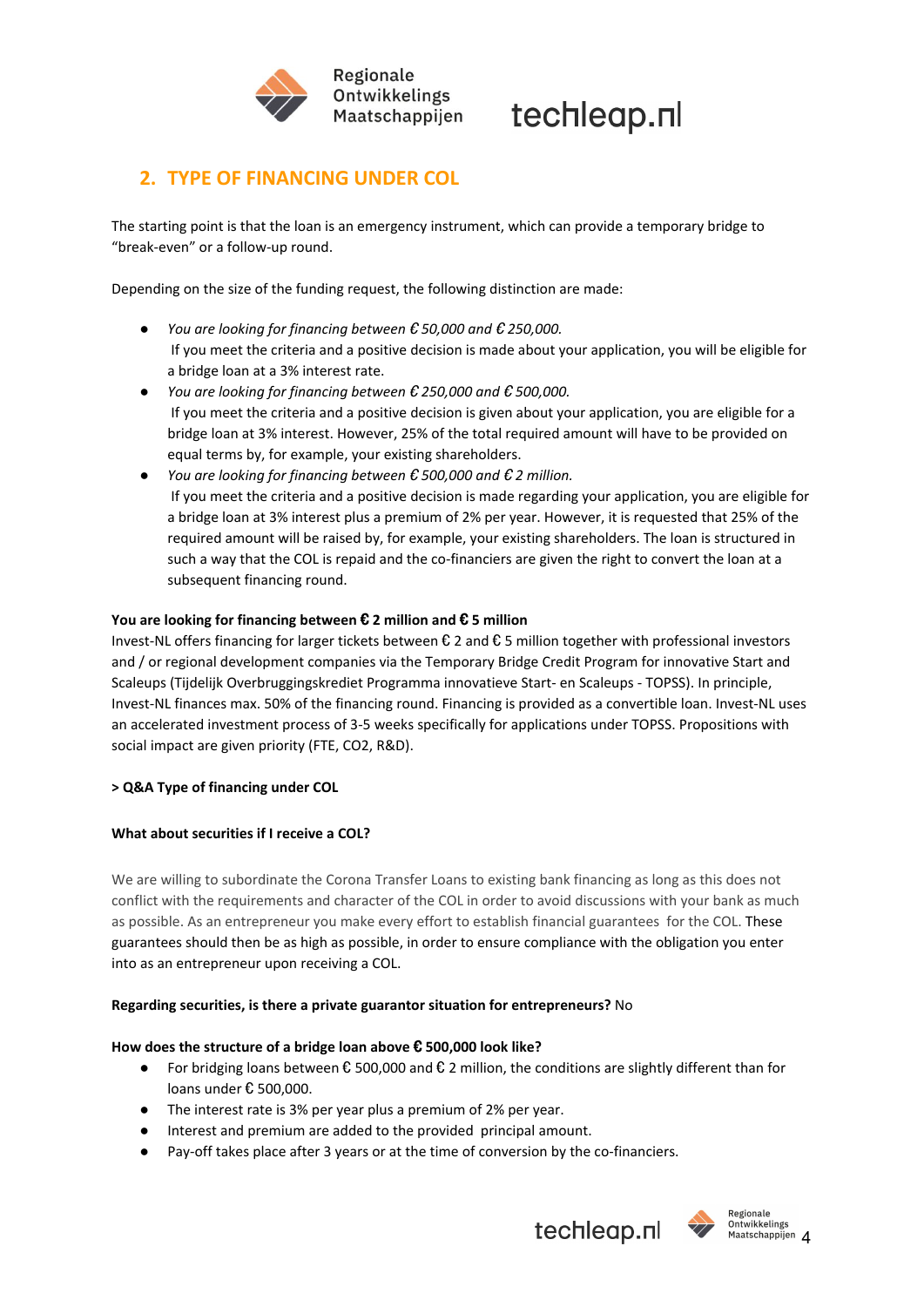



- **•** Early repayment without fines is possible, provided that it concerns repayment amounts of at least  $\epsilon$ 50,000.
- Co-funders may choose to either redeem or convert principal plus cumulative interest and premium.

#### **How is the 25% co-financing calculated?**

The co-financing concerns 25% of the required amount in the application. So if you need  $\epsilon$  1 million in bridging financing, the co-financing is  $E$  250,000.

#### **Should the 25% of the co-financing be raised by my current investors?**

Not necessarily. This co-financing may also be provided by a new investor or financier, provided it is on equal terms, or by yourself from your own resources. If your current investors are not willing to provide part of the requested co-financing, this may raise questions about the sustainable future perspective of your company.

#### **Should the 25% of the co-financing already be guaranteed with the application?**

No, this is not necessary, but it is sensible. After all, the turnaround time for applications is short and the situation of your company may be urgent. So it is really advisable to know in advance whether your shareholders are prepared to provide the 25% co-financing. As long as this is unclear, the application cannot be honored.

#### **My investors have given my company additional financing very recently. Can this count as co-financing?**

No, unfortunately not. The co-financing only counts if it is provided on equal terms and more or less simultaneously with the COL.

## **My investors do not agree with the conditions under which they are expected to provide co-financing, for example because they find the interest rate too low.**

This COL is an emergency tool to help entrepreneurs through this period. This has been taken into account in determining the conditions of this financing and therefore, those conditions should also apply to the other investors. The conditions of the COL cannot be negotiated. We therefore expect that the co-financing will be provided under the same conditions as the COL.

## **What are the conditions for the larger tickets between** € **2 and** € **5 million?**

- A fixed interest rate of 8% is applied in the interests of market clarity and simplicity in implementation. This interest is added to the principal amount, a so-called Payment In Kind loan (PIK)
- Loan term is 3 years without repayment obligation
- Companies may not make early repayments
- One-sided right to convert based on the valuation of the most recent financing round or the first subsequent financing round if it has a lower valuation.
- The financing requirement is well substantiated and provides for a minimum of 18 months of runway
- Private financiers and ROMs finance at least 50% of the round
- For all other information, see: https://www.invest-nl.nl/page/862/aanvullende-informatie-tijdelijk-overbruggingskrediet-innovatieve



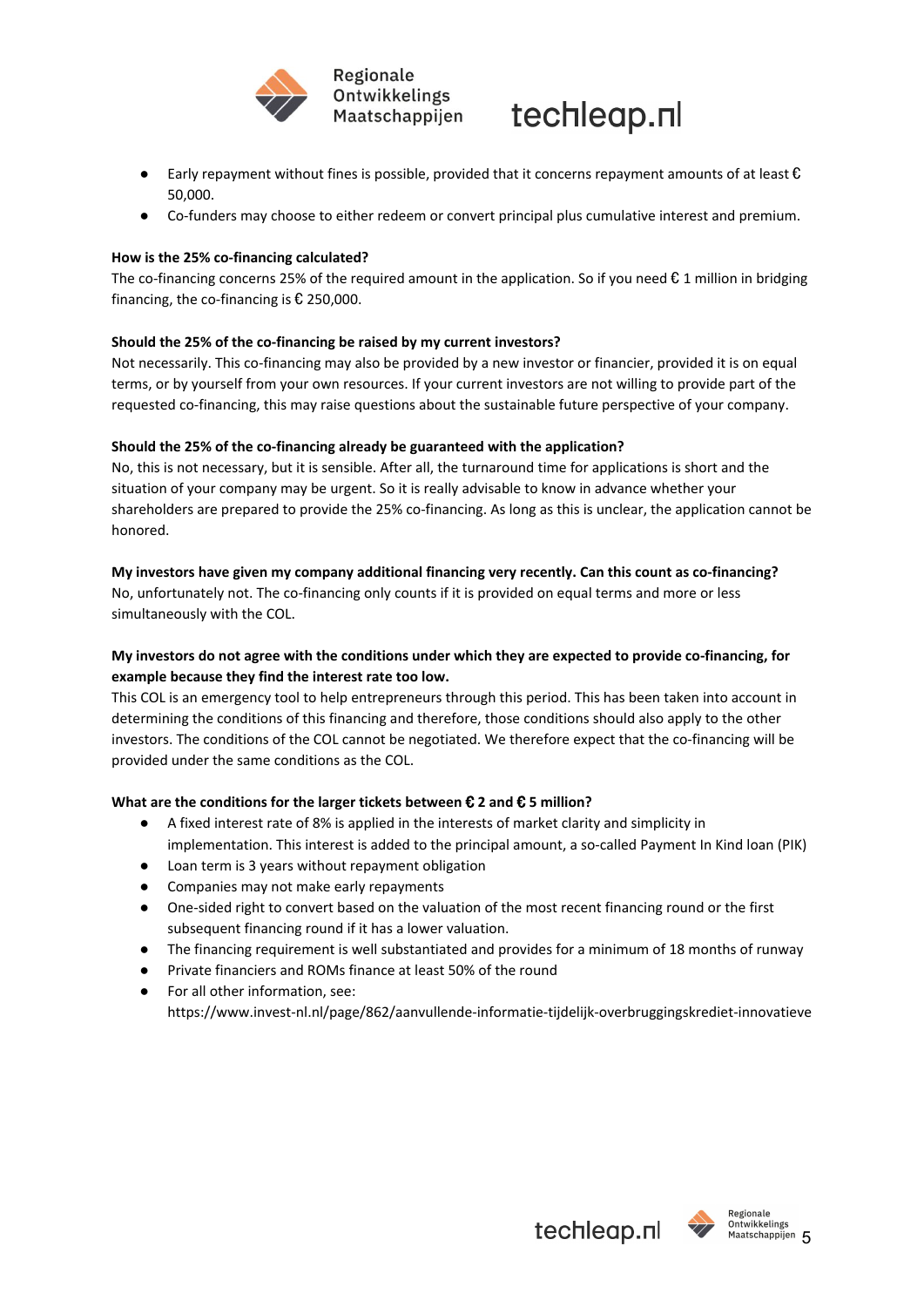

# **3. INTEREST & MATURITIES**

The Cabinet has decided to make use of the opportunity provided by the 'Temporary State Aid Scheme to Support the Economy Due to the Current COVID-19 Outbreak' and allows interest subsidy.

We use a fixed interest rate for all loan types of 3% for reasons of market clarity and simplicity in implementation.

Given the nature of the target group, the following principles will be used with regard to the duration of the bridge loan under € 500,000:

- Loan term is 3 years.
- The first year is interest-only, then in 2 years linear repayment on a quarterly basis, including interest payments.
- Companies are allowed to repay early without penalty.

For the bridge loans above  $\epsilon$  500,000, partly different conditions apply.

- Interest rate is 3% per year plus a premium of 2% per year
- Interest and premium are added towards the principal amount.
- Pay-off takes place after 3 years or at the time of conversion by the co-financiers.
- **•** Early repayment of fines is possible, provided that it concerns repayment amounts of at least  $\epsilon$ 50,000.
- Co-funders may choose to either redeem or convert principal plus cumulative interest and premium.

#### **> Q&A Interest and maturities**

#### **Is the term of 3 years of which one year interest-only not too short?**

The COL is not a regular financing. It is explicitly intended as a bridge to the next financing round or a break-even situation.

#### **Is the first year also free of interest? Just like the pay-off?**

Interest is accrued in the first year, but does not have to be paid.

#### **Is it simple interest or compound interest?** Single.

# **What if I cannot pay off the loan on time?**

The ROM provides the option to extend the interest-only period by half a year (2x) and the total term of the loan by one year (2x), as long as the total duration of the loan does not exceed 5 years in total.. This is at the discretion of the ROM as the lender and not a right of the borrower.

The same principle applies with the repayment obligation for conversions for loans>  $\epsilon$  500,000 < $\epsilon$  2 million

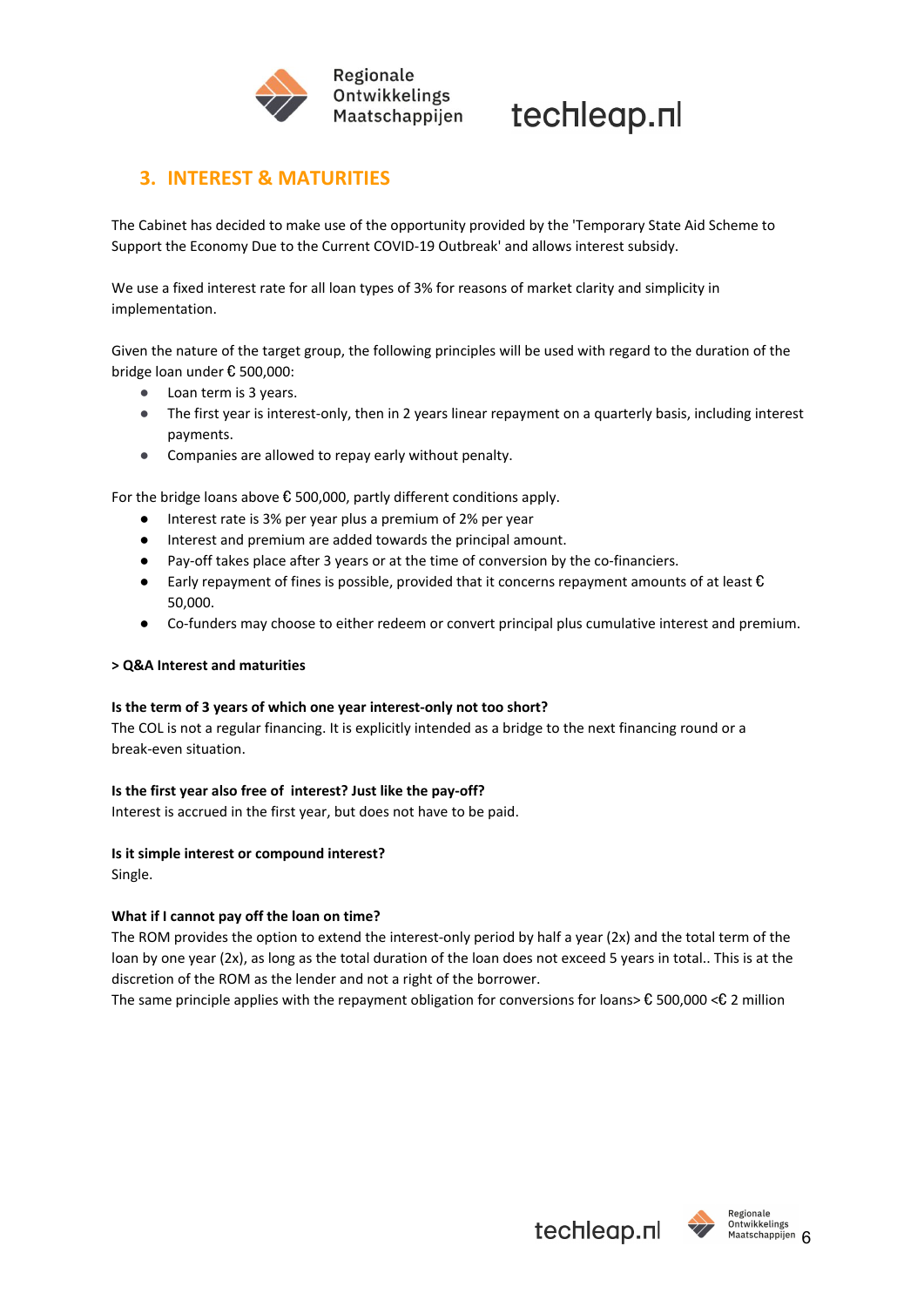

# **4. CRITERIA**

We will use the following criteria when assessing applications:

- Financing must meet all "fresh money" requirements.
- Companies must provide a 12-month liquidity statement that shows the financing needs as a result of Covid19 and indicate what the bridge financing will be used for over the next 9 months (the foreseen period that needs to be bridged for bridging with the bridging loan provided).
- The borrower must make clear that the loan is used for investment costs or working capital.
- Check on current credit facilities with the bank and the option to use the BMKB or GO scheme.
- Businesses should present their 2018 and 2019 financial statements, as well as their 2020 budget (when available).
- Companies must substantiate that the decline in forecasted turnover is the result of the Covid19 crisis. The ROM is free to conduct a brief due diligence to confirm this. The company will be required to cooperate in this and provide all requested information, including an overview of shareholders and UBOs.
- It will be assessed whether companies on reference date 31/12/2019 did not already fall under the category of companies in difficulty, as referred to in Article 2, section 18 of the general block exemption regulation (algemene groepsvrijstellingsverodering).
- Companies must indicate which cost-reducing measures they have taken, including (intended) use of other government measures.
- There should be no cumulation of aid as referred to in paragraphs 3.2 and 3.3 of the "Temporary Framework for State Aid to support the Economy due to the current COVID-19 outbreak".
- Companies must provide reasonable comfort that after 1 year repaying the loan can start and the full loan will be paid back within 3 years.
- Companies are only granted one-off financing, unless the government decides to prolong the scheme because the crisis lasts longer than hoped for.
- Standard legal documentation is used. The terms of the bridging loan cannot be negotiated. The bridging loan will be signed no later than 31 December 2020.

## **> Q&A Criterias**

## **What is meant by fresh money requirements?**

This means that the COL is not intended to repay existing facilities or loans, or withdraw money from your company in any other way. The COL is intended as additional liquidity in your company.

## **What is meant by a check on current credit facilities?**

Money that you borrow via the COL or that you have borrowed from other financiers in the past must, however, be repayable within the designated term. By checking with existing credit facilities, we can estimate how realistic that is. In addition, we will assess to what extent it would be better to have your need for bridge financing covered by using the BMKB or GO scheme via your primary bank.

# **Should the 2019 financial statements be signed / approved by an accountant, or may it also be an administrative concept?**

Concept annual figures 2019 are fine as well.

## **Is a drop in forecasted turnover as a result of the Covid19 crisis a hard criterion?**

You will have to demonstrate that your bridge financing needs are a direct result of the Covid19 crisis. This is one of the most important criteria when assessing your application.





Ontwikkelings Maatschappijen 7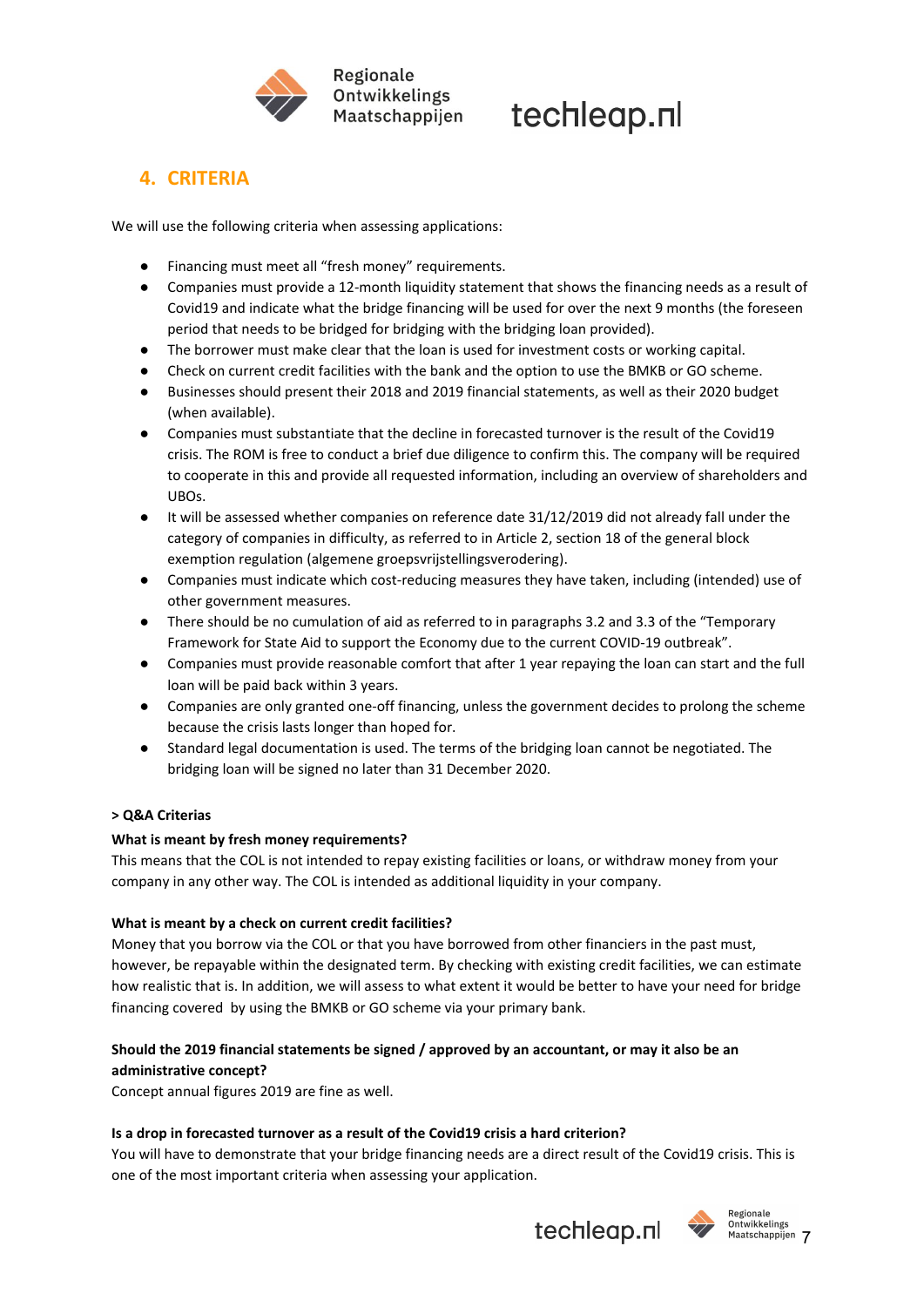



A drop in forecasted revenue is an important measure in this respect. Other factors may be taken into account, such as the last-minute cancellation of an investment round, the cancellation of clinical trials for life sciences companies, or the way in which already realized turnover has been accounted for (applies to SAAS companies, for example).

#### **The ROM asks me to provide information about my company that I do not want to provide.**

If you do not wish to provide the requested information, we will not be able to make a full assessment of your application, and as a result we may not proceed to award a COL.

#### **What is meant by companies in difficulties?**

According to European regulations, no aid may be granted to companies that were already in difficulty on 31 December 2019, as referred to in Article 2 (18) of the General Block Exemption Regulation.

In short, it means that your company is not eligible for a COL if:

It is in insolvency proceedings;

or

Has received rescue or restructuring aid but has not yet been repaid or completed;

or

More than half of your company's capital has already disappeared due to cumulative losses (unless it is an SME under 3 years old or an SME in the first seven years after first commercial sale, which would be eligible for risk finance ).

#### **What is meant by cost-reducing measures, including (intended) use of other government measures?**

Under favorable conditions you ask for money from the State in order to bridge the coming difficult economic period as well as possible. This means that we ask you to take a critical look at where you have reasonably reduced costs in your company. Think of cutting unnecessary costs, lowering your management fee, etc. We also ask you to use the already announced government measures where possible, such as for example the NOW scheme.

## What is meant by cumulation of aid, as referred to paragraphs 3.2 and 3.3 of the Temporary Framework for **State aid to support the economy due to the current Covid-19 outbreak?**

From European state aid rules (Europese staatssteunregels), we are expected to verify during our assessment whether there is any accumulation of state aid taking place. This may be the case, for example, if you both apply for a COL and use the GO Corona scheme via your bank.

## **What if for example, I need additional bridge financing in 5 months?**

Companies are only awarded a COL once. If the Covid19 crisis lasts longer than currently anticipated, it may be that the government side decides to extend the scheme in time and makes applications for extension possible.

#### **I disagree with the conditions of the COL.**

This can occur. However, it is not possible for you or for any co-funder to negotiate the terms of the COL. It goes without saying that it is your right to look for alternative financing.





Ontwikkelings Maatschappijen 8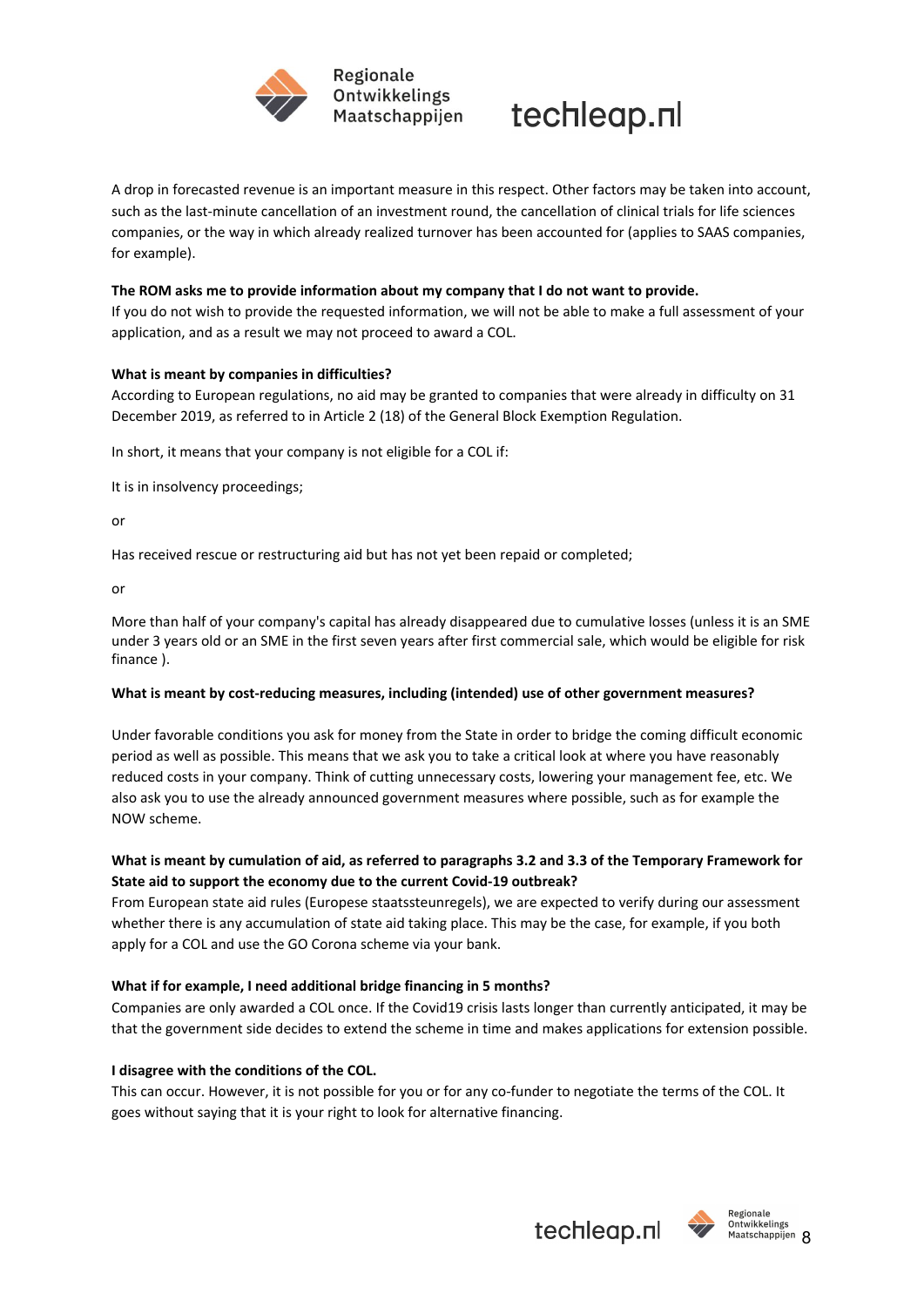



# **5. IMPLEMENTATION & ASSESSMENT**

The ROM's see the implementation of the COL facility as a collective responsibility and will roll this out nationwide as uniformly as possible.

In addition to the aforementioned criteria, the investment managers of the ROMs involved will also have to make a professional assessment of the quality of the application and the sustainable future prospects of the applicant company.

The ROMs use at least a "four eyes principle" for all financing. This means that in addition to the initial assessor, a second person also reviews and agrees before payments are made.

The ROMs aim for an execution period of 4 to 9 working days for financing <€ 500,000. This is from initial online request to payment. Deadlines only apply if an entrepreneur provides all requested information in a timely and complete manner. For financing between € 500,000 and € 2 million, we aim for an execution period of a maximum of three working weeks.

#### **> Q&A Implementation and assessment**

#### **What is the professional judgment of the investment managers of the ROMs?**

The assessment of your application will be made by a ROM finance professional in your area. These investment managers have experience in assessing business plans and financial forecasts. They will test whether your application meets all criteria, but will also assess the quality and substantiation of your application and the sustainable future perspective of your company. They will also look at how urgent your application is.

It goes without saying that you believe in your company and in your product. At the same time, the reality is that, even under normal economic circumstances, many startups, scale-ups and innovative SMEs will ultimately fail. The COL facility is not intended to help companies survive whose prospects for the outbreak of the Covid19 crisis were already very uncertain.

#### How does the assessment of companies work in the case where a ROM is already involved as an investor?

Reviews of so-called portfolio companies are not conducted by an investment manager who is or has been involved with this company. In this way we ensure a neutral assessment. No distinction is made in the assessment between portfolio companies of the ROMs and other applicants.

#### **My application is extra urgent given the financial situation of my company.**

It would be good to mention this in your application. The implementation period that we use is already very short, but where possible and if urgency is sufficiently demonstrated, we will try and accommodate the time sensitive nature of the application.

## **As an investor or financial intermediary, can I submit the application for a company?**

The application can only be submitted by the company itself. As an investor or financial intermediary you can of course help the entrepreneur with this.

#### **Does the "First Come, First Serve" principle apply?**

"First come, first serve" is best known because of subsidy schemes. Since the moment of opening, applications will be processed exactly in order of receipt and honored if they meet the criteria (check the box). So it is a very black and white principle.



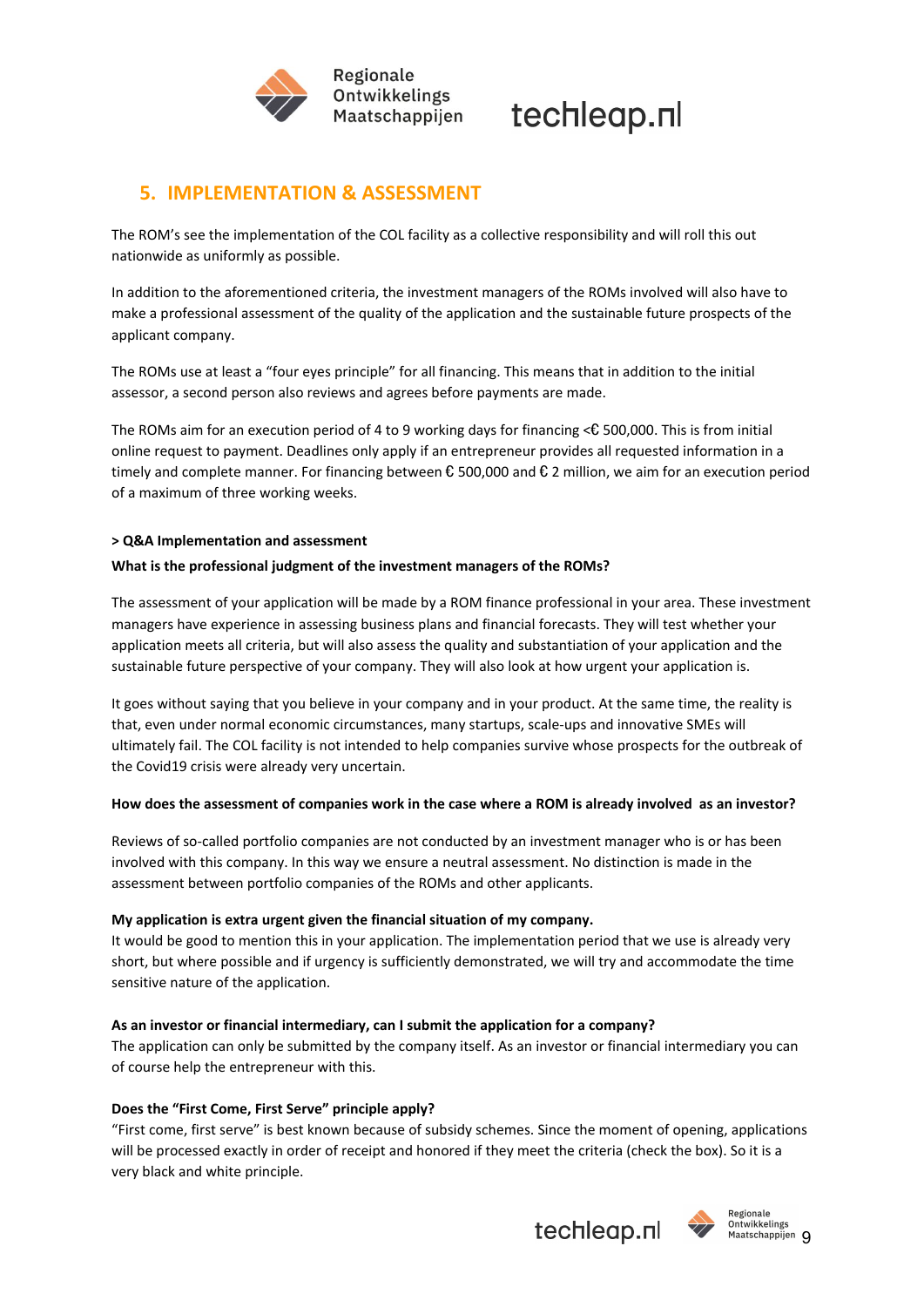



## In the case of the COL facility, not only is it assessed whether or not the criteria are met, but the assessors are also expected to make a professional judgment about, among other things, a healthy future perspective for the company. Factors such as urgency, quality of the application and our overall opinion of the company also play a role. It is therefore not necessarily the case that the first applications should also be honored first.

### **I actually only need the money in a few months, but I would like to submit an application**

The cabinet expressly speaks of an initial tranche of  $\epsilon$  100 million. We would like to first help companies for which the COL is urgent. If our assessment shows that you do not need the money in the coming period, we will have to reject your application.

#### **I do not agree with the final decision on my application.**

There are no formal appeal or objection procedure. Deciding whether or not to award a COL is at the discretion of the ROM who is dealing with the application. All ROMs have a complaints procedure that you can use.

#### **My application was rejected. Can I submit another application with a better substantiation?**

Yes, this is allowed. Certainly in the situation in which your application has previously been assessed by us as not being urgent, we can imagine that you will still submit a new application later in time.



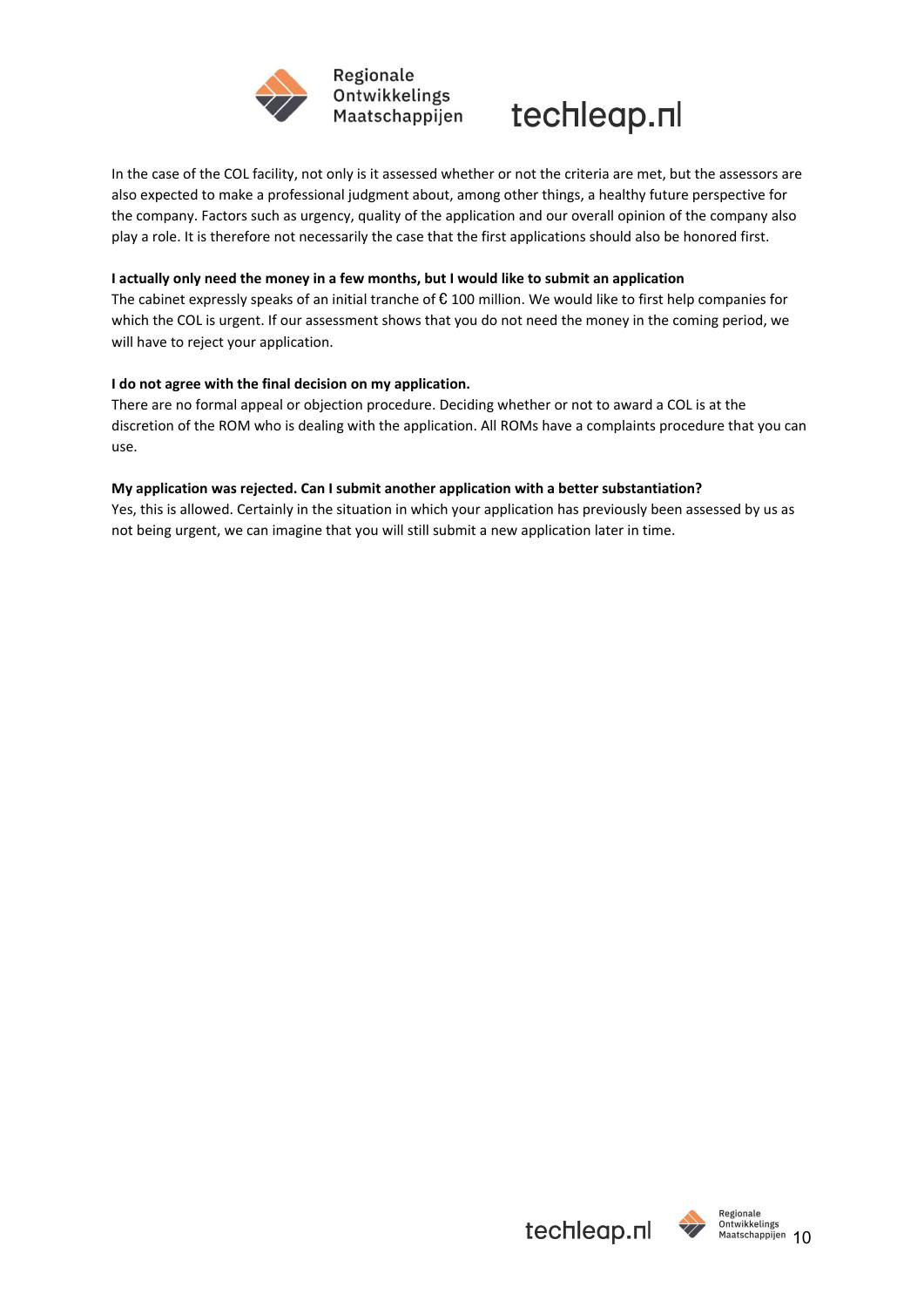

# **6. APPLICATION PROCEDURE**

Applications for a COL can only be made via a specially developed portal. This portal can be reached via the websites of the ROMs, TechLeap and Invest-NL and is known as

[www.techleap.nl/content/bridgefinancing-portal/](https://www.techleap.nl/content/bridgefinancing-portal/).

Applications that have been sent in directly in writing or by email to the ROM in your region will not be processed.

## **> Q&A Application procedure**

#### **I have technical questions about the online portal.**

You can direct these questions to TechLeap. A specific help desk is available to assist you further.

## **Regions: Distribution of Resources & Implementation:**

The amount of  $\epsilon$  100 million initially made available by the Cabinet will be distributed among the various regions depending on the level of the gross regional product. The joint ROMs may gradually propose a different distribution during implementation should it become apparent that in some regions there is a greater need than in others.

The implementation in the different provinces is carried out by:

Friesland / Groningen / Drenthe NV NOM contact: [col@nom.nl](mailto:col@nom.nl)

Overijssel and Gelderland East NL contact: [info@oostnl.nl](mailto:info@oostnl.nl)

Flevoland Horizon contact: [col@horizonflevoland.nl](mailto:col@horizonflevoland.nl)

Limburg LIOF contact: [col@liof.nl](mailto:col@liof.nl)

Brabant BOM contact: [helpdeskcol@bom.nl](mailto:helpdeskcol@bom.nl)

Zeeland Impuls contact: [questions.col@impulszeeland.nl](mailto:questions.col@impulszeeland.nl)

South Holland InnovationQuarter contact: [col@innovationquarter.nl](mailto:col@innovationquarter.nl)

Utrecht



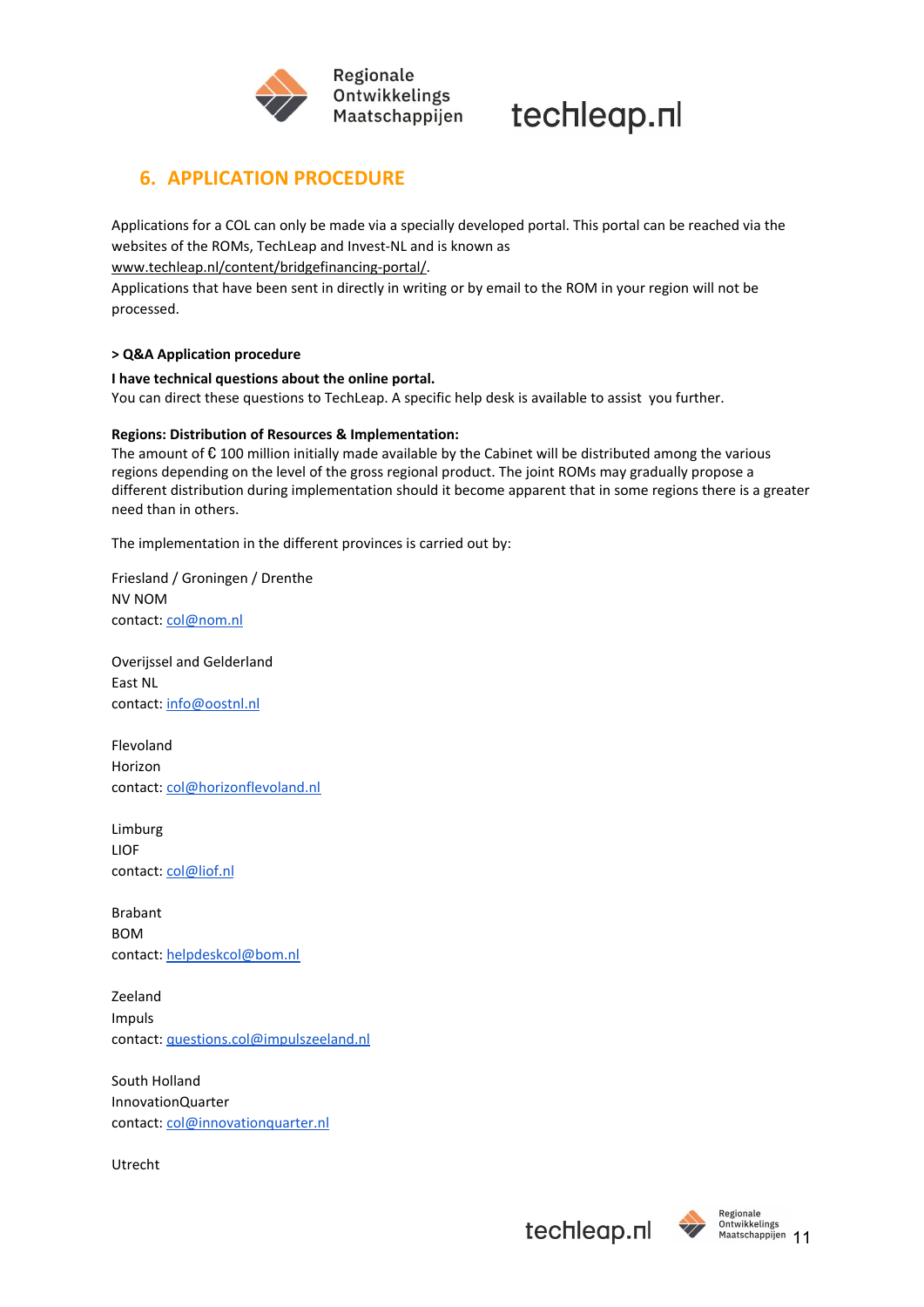

ROM Utrecht region io contact: [col@romregioutrecht.nl](mailto:col@romregioutrecht.nl)

North Holland Innovation Fund North Holland (coordination) contact: [colnh@pimnh.nl](mailto:colnh@pimnh.nl)

As indicated, applications can only be submitted via the online portal. Therefore there is no point in submitting an application directly

#### **> Q&A Regions: distribution of resources and implementation**

#### **My company has its registered office in one region, but operates in another region.**

The allocation for the assessment will initially take place via the online application portal on the basis of location. Based on the information from your application, it will soon become clear that your actual economic activities take place in another region. Your request will either be transferred or processed jointly.



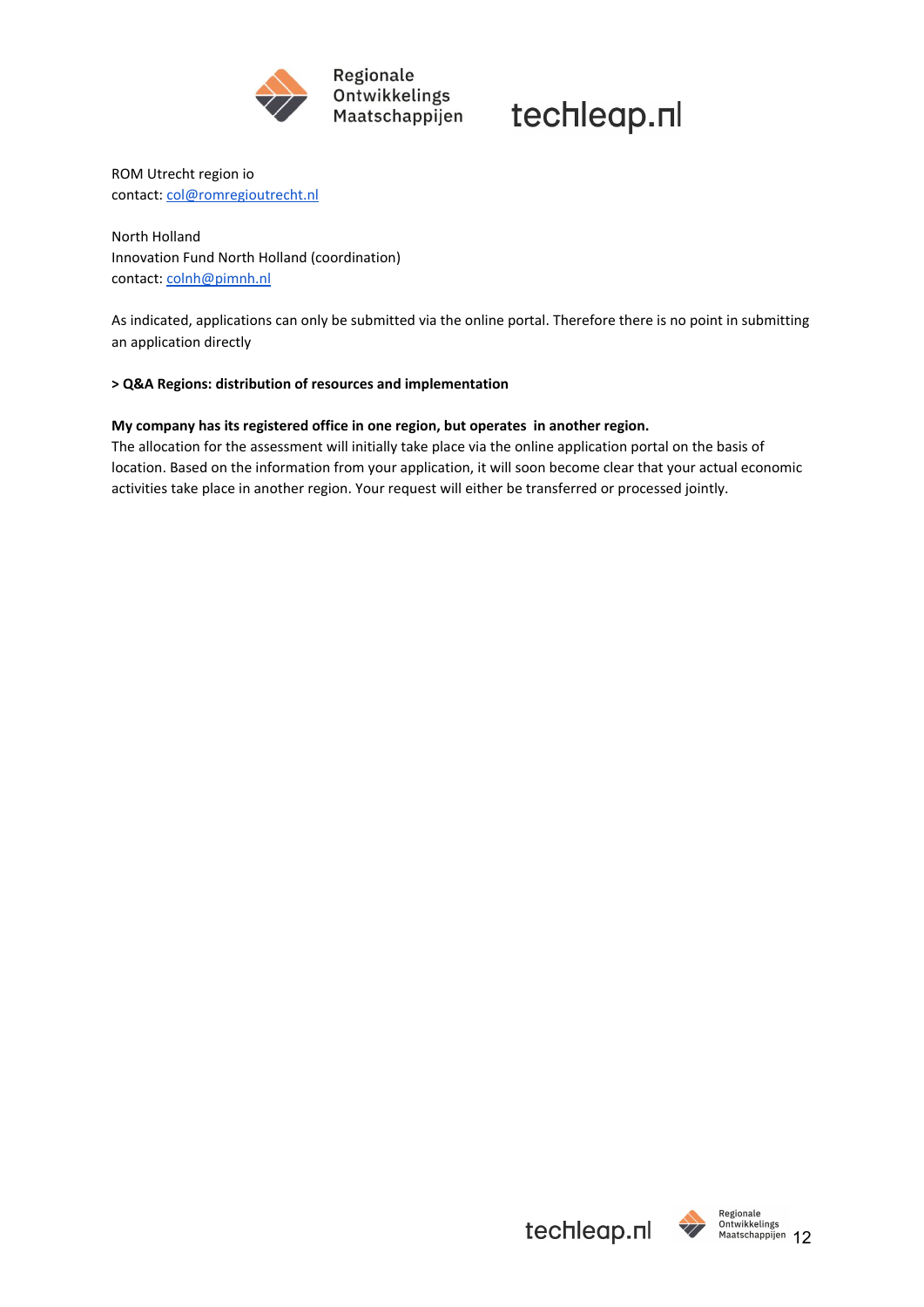



# **7. INFORMATION FOR INVESTORS**

The application for a COL must be done by the company itself, but as an investor you can play an important role in the preparation:

By preparing their applications in the best possible way together with your portfolio companies. In our experience, for many companies it is especially difficult to prepare a proper liquidity forecast.

By stating in advance that you are willing to provide the requested co-financing under the conditions mentioned.

And by helping to ensure that especially your portfolio companies for which an application is most urgent are the first to submit an application.

It certainly helps in the assessment if it appears that a company is supported by a professional investor, now and in the future.

#### **Q&A Investors:**

#### **What about the investor's conversion rights for loans between 500,000 and 2 million euro?**

As a co-funder, you have the right to convert your portion of the loan in a next round of financing, provided that the State part of the COL has been repaid simultaneously or in advance.

The ROM has the discretionary authority to waive this right to early repayment if it has been satisfactorily demonstrated that this requirement jeopardizes the continuity of the business.

The conversion discount that you as a co-financier can count is equal to the cumulative percentage of the interest plus premium for the State at that time. Calculation example: If conversion takes place after 18 months, the cumulative interest on the Government is 7.5% and this is the maximum discount when you convert your loan part.

Conversion takes place against principal amount plus the cumulative interest and premium. Calculation example: If the co-funder has invested 100 and the conversion takes place after 24 months, the co-funder will receive 110 divided by the issue price of the shares.

#### **Is there a role for private investors in applications between** € **2 and** € **5 million?**

Yes, Invest-NL is prepared to co-finance larger tickets under certain conditions, provided private investors and / or ROMs do at least 50% of the round.

For more information, see:

<https://www.invest-nl.nl/page/862/aanvullende-informatie-tijdelijk-overbruggingskrediet-innovatieve>